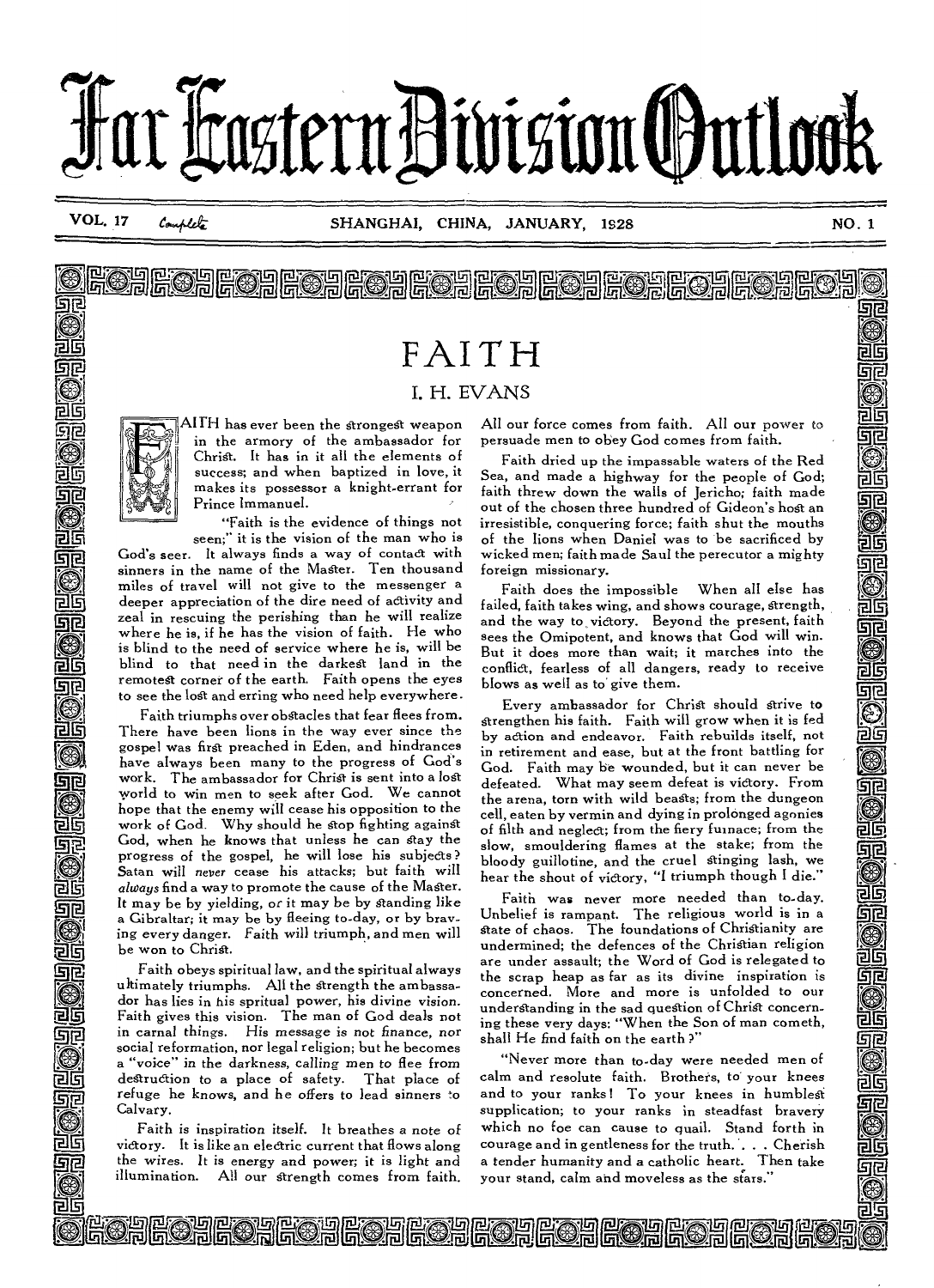# **Reports from the Field**

### **The Cantonese Mission A. L. HAM**

*( Synopsis of annual report of the director, Pastor A. L. Ham, at the opening of the workers' conference held in Tangshan, Canton, Nov. 28 to Dec. 3. 1927 )* 

"We have heard with our ears, **0 Lord,** our fathers have told us, what work Thou didst in<br>their days, in the days of old.'' There are times in our experiences when it is well for us to recount the mighty acts of the Lord during the past—the "days of old"—which our elders tell us about. This usually brings courage and faith to us; but many times we fail to see the leading of the Lord in our every-day experiences or those of the *immediate* past. This report which I am to give extends over only ten months of the present year; yet as we review the past, **I**  feel overwhelmed when I recount the goodness of the Lord to His people and work during that brief period of time. Surely, "God is our refuge and strength, a very present help in trouble; therefore will we not fear though the earth do change, and though the mountains be shaken into the heart of the seas."

While there have been many perplexities in carrying forward our work during the year, *yet*  it is evident that conditions generally have improved. Now our workers are free to carry on all lines of work, and the sentiment of the masses has undergone a decided change for the better. Especially is this true during the past few months. However, the country is still disrupted by the various quarreling political and military factions, as well as by bandits and pirates in many sections of the country.

#### **District Leaders**

For convenience, and to secure close super. vision, our territory is divided into six districts. with evangelistic leaders to look after the various interests of the work. This enables us to conduct the quarterly services at most all of the churches and companies throughout the mission each quarter.

During the year the English church in Hongkong has been reorganized, with officers elected to carry on the work in an orderly way; and two other companies have been organized elsewhere into fully officered churches. These will *present* a requegt for acceptance and for the seating of their delegates at this meeting.

We now have nine organized churches, five companies and four out-stations where work is being carried on, making eighteen centers and out-posts where the gospel is being preached. So far during the year thirty-two baptisms have been reported, and there are a number of candidates at several of the stations waiting to take this step.

Special meetings have been conducted at each of the stations by our Chinese leaders at different times during the year. These have resulted in much good, both to the members and in interesting new ones in the truth for this time. We believe our Chinese leaders will do more and more of this work as time goes on, and take added responsibilities and burdens upon their hearts for the work in China.

#### **New Work Undertaken**

The work in Hongkong has been revived. **A.** nice chapel **room** has been rented in a good location and comfortably fitted up for use in conducting English meetings. Brother and Sister L. W. Shaw are leading out in the work in Hongkong by conducting services Sabbath afternoons and Sunday nights, and by visiting interested ones. Let us pray God to bestow His richest blessing upon the work and workers in Hongkong, so that in this difficult field a strong center of truth may be established.

Macao, with its 160,000 inhabitants, the City of Refuge to so many pioneer missionaries to China, has this year been entered by our mission workers. Early in April of this year Paster H. B. Parker and family, together with Brother and Sister Hob Wai Man, Brother Lo Lok Tin, and Brother So Ye Chun. went to Macao to find a location for a chapel. Soon a large, welllighted, airy building was rented, and in it **a**  series of gospel meetings was conducted.

Circumstances came about in Macao which made it necessary to find a new location for a chapel, and this interruption has hindered the work greatly. Now the new chapel has been repaired and well equipped, so the work there may be carried on in a strong way. Let us remember in our prayers the work and workers in **Macao.** 

At the close of our spring meeting, Brother V. M. Hansen and Brother Ma Sin Lau opened up a chapel on Honam Island, where there was *an* interest developing. This work has grown until the first little chapel became too small, so a larger place has been secured and put into shape for meetings.

Early in the year we lost our chapel in Kongmoon, so the evangelist moved his family to a nearby village where a call had been made for him to start meetings. A small chapel was rented, and a mission school was Started by the evangelist's wife as a means of contact with the people. As a result of this work and that being carried on by Dr. Leung Ping Hang, a good interest has developed at Tong Yuen.

A new interest has sprung up near Sai Kung, in the "New Territories" of Hongkong. In a little village here Brother Wong has a school which he is conducting to the glory of God and for the salvation of the villagers. This brother learned of our truth through reading our literature, and later attended a meeting of the Hakka Mission at Waichow where Professor Griggi was conducting Studies on the message. At that time this young teacher gave his heart fully to the Lord and his life to the teaching of this message. He seems to have made a profound impression upon the village where his school is located, most of his students becoming Christians and entering heartily into the Christian school program, where much time is spent in devotional exercises. Brother Wong has met with very cruel opposition from a part of the heathen villagers; but, through the providences of God, the hearts of these opposers of truth have been softened. Brother Fung is fostering the interests there, and we may confidently look for results in souls born into the kingdom of God.

#### **The Bible School at Canton and the Wa On School in Hongkong**

In consequence of prevailing conditions in Canton and throughout the province, it was thought best to change the plan for our school work this year. To meet our immediate needs, the Canton intermediate school has been conducting a Bible Institute here at Tungshan and the Wa On higher primary school in Hongkong, There is a satisfactory attendance in both the Institute and Wa On school

Our lower primary schools are being con ducted as in the past, and there is encouraging progress being made in most of them. The religious training and devotional exercises, as well as the junior missionary societies, are being conducted in a strong way in these schools.

#### **Departmental Work**

The work of the departments is being successfully carried on by the Chinese secretaries. Brother Sham Man Yung is secretary of the educational and home missionary departments, and also leads out in evangelistic efforts at each of the stations. He has been much blessed of Heaven in leadership in these lines of endeavor.

Brother Leung Hing San very efficiently directs the work of the Sabbath school and young peoples missionary volunteer departments, and is also the assistant principal of the Bible Institute at Tungshan.

Brother Tom Fung Ki is our field secretary for.the publishing de artment. His report will show that his department and the Tract Society have sold their workers the sum of \$10,942.20 ( Mex. ) worth of literature during ten months of this year.

Brother Sham organized and promoted the Harvest Ingathering campaign this year; and from reports coming in, the churches and companies have raised \$950 to dare by general solicitation, not including the special objects, which will be reported elsewhere.

In this connection I wish to express my appreciation for the cooperation given and the efficiency attained by the Chinese departmental secretaries, the tract society secretary, and the office accountants. Surely these workers are preparing for greater responsibility and service in the Lord's work.

#### **Church Properties and Building Enterprises**

So far this year \$3,102 62 ( Mex. ) has been paid for the purchase of local church properties, and the sum of \$6,561 79 ( Mex.) has been used for the erection and equipment of the new treatment-rooms and dispensary building at Fatshan. This does not include some money which was donated for certain articles of equipment.

With the above mentioned funds we have secured a valuable property at Im Po at a cost of \$2,332.70. The well-located property at Yuen Tam was purchased at a ccst of \$544.93. The year's payment on the purchase price of the Chow Sam property of \$225 has been paid. For special enterprises the sum of \$1,518.10 has been raised in the field by donations and the sale of the *"Signs" Special.* 

#### **Our Needs**

We realize that accomplishments during past months are due to the blessing of God. thank Him for His providences in leading us; but in a special way do we now seek Him for guidance in the future, We do need His Spirit and power in our efforts to save souls: we *need*  His protection from dangers which surround us on every hand; we need His love for perishing souls and His patience in bearing with the weak and erring; we need His sympathy and enduring confidence in shepherding the flock entrusted to our care. We need to seek first the kingdom of God and His righteousness, knowing that all other needs will be supplied according to His infinite wisdom and power.

Our temporal needs are many and our spiritual needs are legion; therefore I say to you, in the words of the apostle Paul, "And my God shall supply every need of yours according to His riches in glory in Christ Jesus." Amen.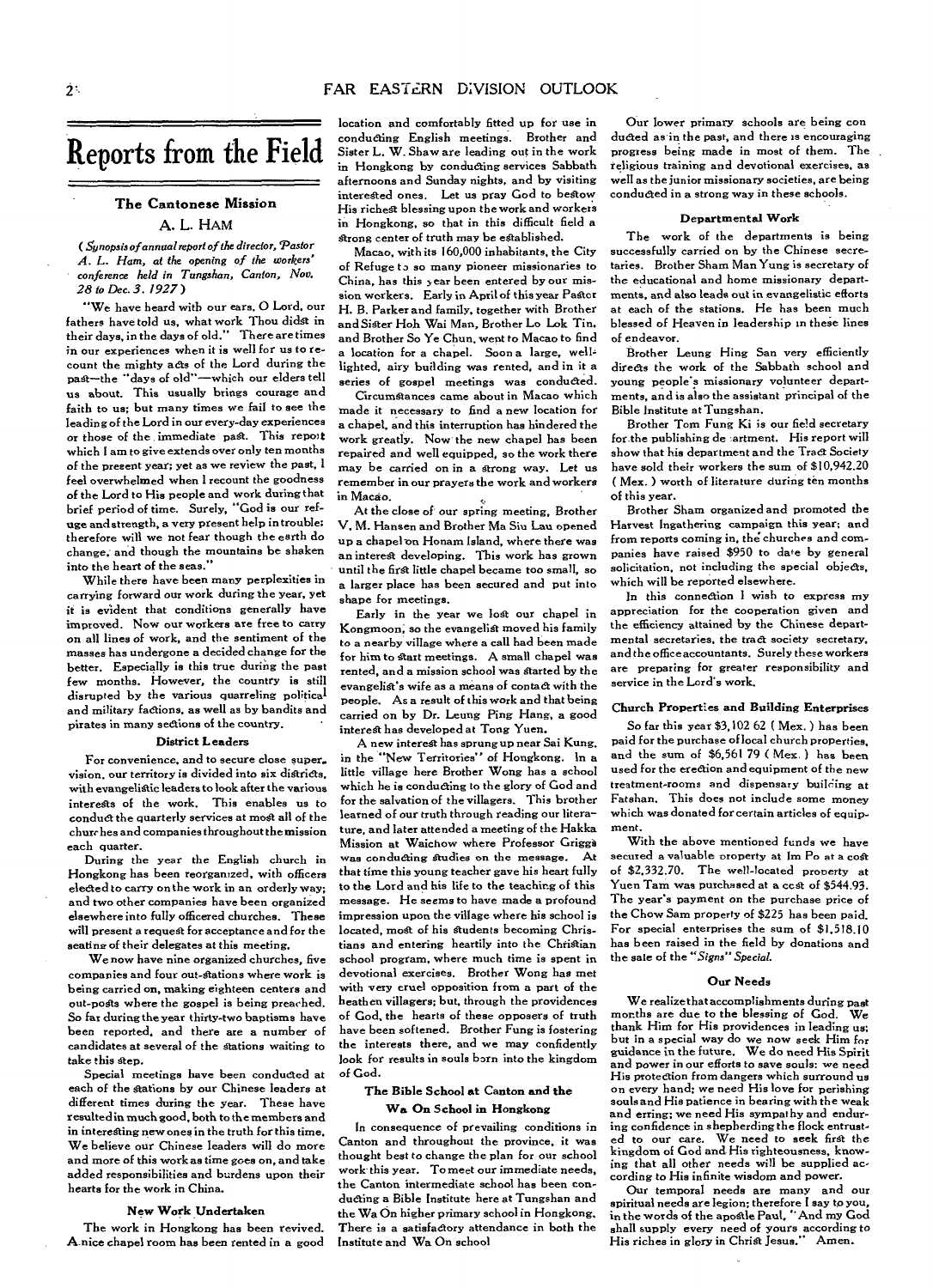# The Ministerial Association

# **The Ministerial Reading Course for 1928**

## FREDERICK GRIGGS

AN outstanding purpose of our *ministerial reading* courses, is to place as far as practicable within the reach of our workers the best books possible to help them to gain a knowledge of God-given ways and means worked out in the experiences of men of God, and thus to enable them to reach the precious souls all about them. It is with much thought and prayer that these books are selected, and we feel that our workers should avail themselves of the help placed before them, and we *are*  sure they will wish to do so.

The reports we *are receiving* from those who have completed the 1927 Reading Course lead us to think that we shall have a full membership— "Every Worker a Reader"—in this 1928 course. We are further encouraged to think this in view of the excellent books which make up the course.

The English course is as follows:

*(1) Testimonies for the Church, Volume 3,* by Mrs. E. G. White.

In making this book the first selection in the course, the committee has been governed by the many suggestions received from workers indicating desire that due prominence be given to the writings of the Spirit of Prophecy in reading course study. This inspired instruction contained in Volume 3, *came* to the remnant church during the memorable twenty-year period of 1880 to 1900, and is especially applicable for reading course study during 1928.

*(2) Every Member evangelism,* by J. E. Conant.

This book affords a most timely and excellent message for Seventh-day Adventist ministers and workers in all lines. It sets forth and furnishes a Stirring incentive to personal work on the part of every individual professing the name of Christ.

*(3) Power Through Prayer,* by E. M. *Bounds.* 

A book which especially appeals to preacher and teacher, evangelist and intercessor. Its content is true to title, inciting to *the realization* of greater power through *prayer. It is a* most inspiring volume.

*(4) Aide in Christ,* by Andrew Murray,

The name of the author is sufficient recommendation for this deeply inspirational book, which affords a brief chapter-a-day Study for thirty-one days

*(5) The 'Progress of World-wide Missions.*  by Robert H. Glover, Missionary.

This book is the preacher's encyclopedia on the history of Christian missions, and furnishes a broad basis upon which to emphasize the marvelous providences of God in preparing the world for the third angel's message. A special feature of value is the broad scope of the book furnishing specific information on every part of the world field. Dr. Glover's vision of the present missionary outlook is fully in accord with our aims and purposes. He states: "A mighty spiritual revival in the Church of Christ is the fundamental need of the hour. It is the only thing that will avail."

#### **Reading Course for the**

#### Chosen **Union:**

*Patriarchs and Prophets, by* Mrs. E. G. **White** 

*Quiet Talks with World-Winners,* by S. D. Gordon

### **Reading Course for the** *Malaysian*  **Union** *(Ma'ay):*

| Daniel         | Tafair Indjil Lockas |
|----------------|----------------------|
| Gospel Workers | Pertandaan Zamau     |
| Warta Garadja  |                      |

## **Reading Course for the Malaysian**

# **Union (Dutch):**

*Rise of the Dutch Republic* 

*Teekenen des Tijds (Holland Signs)*  (A third item to be named later) (One of Sister White's books)

#### Reading **Course for the** Chinese:

*The ,gposiolic Age,* published by the Association Press; cloth \$ 1.20; paper, \$ 0.80.

*The Life of Victory,* by Meade MacGuire.

*The Christian's Secret of a Happy Life,*  translation by **Mrs.** Mary Kwoh; R, T. S. for China; \$ 0.15.

*The Educator.* 

The Courses in Russian, Japanese, Tagalog, Ilocano, Cebuan, Panayan Visayan, and other languages will be announced later.

Many of our workers have shown their interest in their work, and their appreciation of the purpose of the Ministerial Association to assist them in their work, by registering for the Ministerial Reading Courses in the past. Many have finished, and others have not. We hope this year that all will register, and as was said of General Grant, "get their teeth in" so that nothing can shake them ofl.

We would like to have every worker in the Far Eastern Division a member of the 1928 Reading Circle. If you plan to join us this year please drop a card to the Ministerial Association, 25 Ningkuo Road, Shanghai, China. If you wish us to order the Reading Course books sent to you, be sure to state this on your card, otherwise we will not order them. Also if you wish the "TeStimonies" Volume 3 included in your order, state this. The combination order *does not include* the "Testimonies" Vol. 3, as nearly every worker has this book.

Let us "be diligent in study, earnest in the acquirement of knowledge, never wasting an hour." Let us resolve to read these splendid books this year.

## **In the City of Honam**

BROTHER V. M. HANSEN, of the Cantonese Mission, in are port of the work in Honam the past year, prepared for presentation during the recent annual meeting of the Cantonese Mission held early in December, writes:

"Our work in Honam had its beginnings in a series of Bible readings at the home of a Chinese inquirer, who invited in his neighbors and friends. Later a chapel was opened, and a series of meetings was held for three weeks, Brethren Sham, Hong, Woo, Leo Taak Meng and Leung Hing Sun assisting when other duties permitted. Literature was used in connection, and house-to nouse visits helped. The average attendance was about forty. We now have eleven Bible readings a week in the homes of interested ones. *Sixty* subscriptions to the Chinese *Signs* are delivered personally month by month,

"Recently we moved into a more commodious chapel, seating nearly one hundred. Our prospects are bright. Already those in attendance regularly are beginning to give, the offerings for the second and third quarters of 1927 being \$96.09 Mex. in the Sabbath school; \$18 "Big Week," \$60 Harvest Ingathering. We solicit the prayers of God's people, that many souls may be won in Honam."

*C.*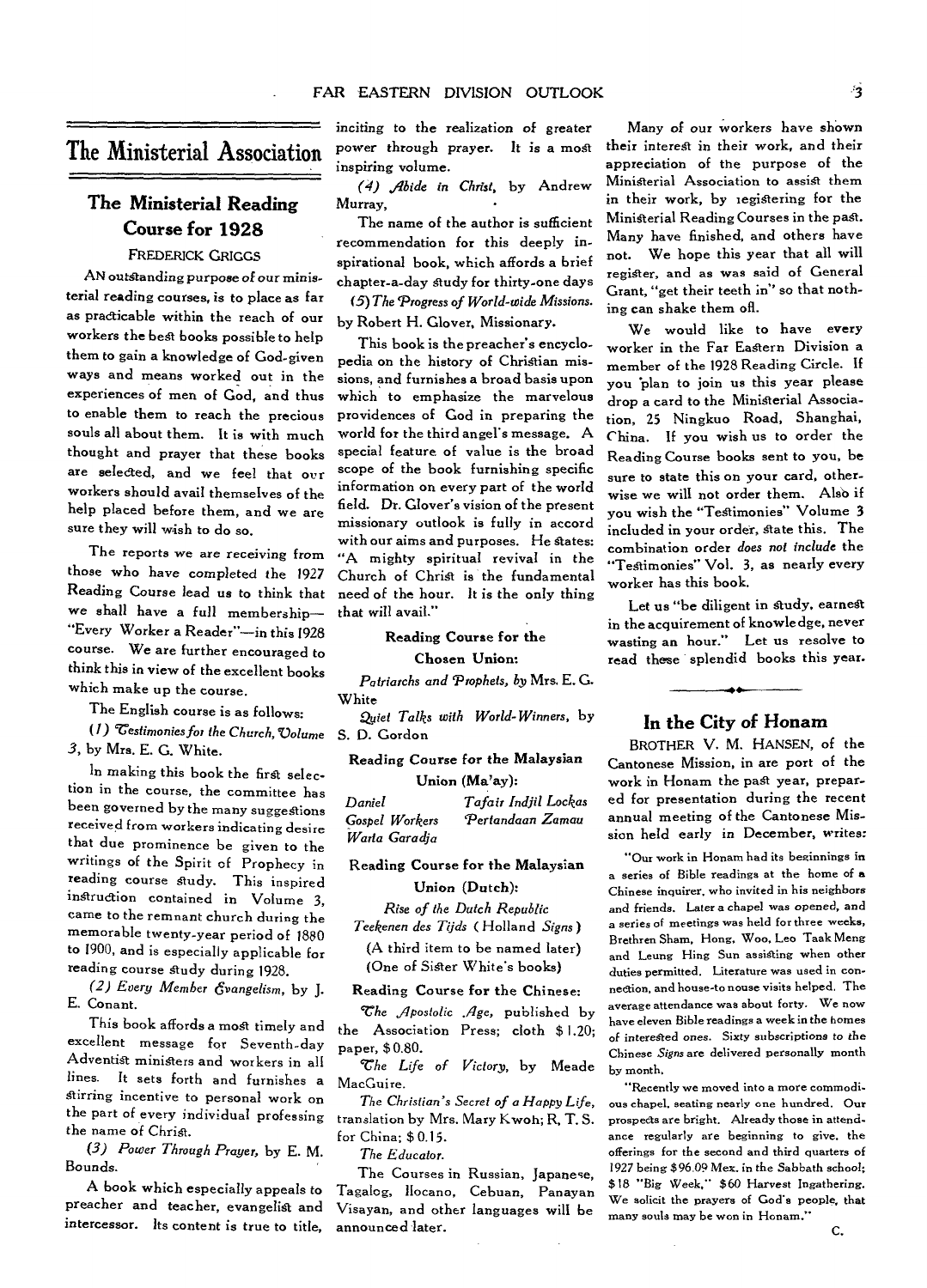| All values in U.S. Gold                                                |                                                     |                                                                                                |                                                        |                         |                                  |                       |                         |                                     |                                    |                                        |                                                                            |                      |                                 |                                                                              |                         |                                 |                                                                                                              |                                                                                       |                                      |                                                                                                 |
|------------------------------------------------------------------------|-----------------------------------------------------|------------------------------------------------------------------------------------------------|--------------------------------------------------------|-------------------------|----------------------------------|-----------------------|-------------------------|-------------------------------------|------------------------------------|----------------------------------------|----------------------------------------------------------------------------|----------------------|---------------------------------|------------------------------------------------------------------------------|-------------------------|---------------------------------|--------------------------------------------------------------------------------------------------------------|---------------------------------------------------------------------------------------|--------------------------------------|-------------------------------------------------------------------------------------------------|
|                                                                        |                                                     | - 中口の                                                                                          | FAR.                                                   |                         | <b>EASTERN</b>                   |                       | <b>DIVISION</b>         | OF                                  | THE                                | GENERAL                                | CONFERENCE                                                                 |                      | Оï                              | SEVENTH-DAY                                                                  | <b>ADVENTISTS</b>       |                                 |                                                                                                              |                                                                                       |                                      |                                                                                                 |
|                                                                        |                                                     |                                                                                                |                                                        |                         |                                  |                       |                         |                                     |                                    |                                        |                                                                            |                      |                                 |                                                                              |                         |                                 |                                                                                                              |                                                                                       |                                      |                                                                                                 |
| AN                                                                     | <b>ITEMIZED</b>                                     |                                                                                                | <b>STATISTICAL</b>                                     |                         |                                  |                       |                         |                                     |                                    | SUMMARY --- INCLUDING PROVINCIAL       | MISSIONS --- FOR                                                           |                      | THE                             | QUARTER                                                                      | ENDING                  |                                 | SEPT. 30, 1927                                                                                               |                                                                                       |                                      |                                                                                                 |
| Union Missions<br>and<br>Provincials Missions<br>In the<br>Far Eastern | Membership<br>30, 1927<br>ş.<br>Baptized<br>Sept. 3 | 1927<br>ູຂົ<br>sept.<br>$\mathcal{A}$<br>្លឹង<br>$\mathfrak{s}_{\mathfrak{su}}^{\mathfrak{g}}$ | months<br>three<br>$\lim_{t\to\infty}$<br>CAIN<br>some | Ordained Ministers      | Licensed Ministers               | Licensed Missionaries | Colporteurs             | Totel Number of<br>Foreign Laborers | Total Number of<br>Native Laborers | Number of Leborers<br>I <sub>261</sub> | <b>30, 1927</b><br><b>MATIVE TITHE Receipts</b><br>July to Sept.<br>(501d) | Sabbath Schools<br>ď | Nembership<br>School<br>Sabbath | 1927<br>School<br>Ŕ<br>July to Sept.<br>Totel Sabbath<br>Offerings<br>(501d) | Schools<br>Church<br>۹, | Schools<br>Church<br>Enrollment | Total Literature Sales<br>1927<br>and Periodicals,<br>Ŗ,<br>Step t.<br>$\mathfrak{e}_4$<br><b>Book</b><br>ym | Societies<br>$\ddot{\mathbf{r}}$<br>$\mathbf{z}$<br>$\vec{\mathbf{p}}_i$<br>ΣÎ,<br>đ, | చ<br>ś<br>ρī,<br>ř,<br>Membership of | Receipts<br>1927<br>Ingathering<br>ş,<br>Sept.<br>$\boldsymbol{\mathfrak{e}}$<br>Harvest<br>ymr |
| Division                                                               |                                                     |                                                                                                | Net<br>Mi                                              | No.                     | s.                               | No.                   | No.                     |                                     |                                    |                                        |                                                                            | No.                  |                                 |                                                                              | No.                     |                                 |                                                                                                              | No.                                                                                   |                                      |                                                                                                 |
| PHILIPPINE UNION                                                       | 8,981                                               | 366                                                                                            | 343                                                    | 21                      | 34                               | 75                    | 142                     | 24                                  | 316                                | 340                                    | 7,017.36<br>Ι\$                                                            | 207                  | 7,687                           | 1,844.80                                                                     | 23                      | 856                             | 13,752.86                                                                                                    | 26                                                                                    | 719                                  | t.<br>$\sim$                                                                                    |
| Northern Luzon Mission                                                 | 1.427                                               |                                                                                                |                                                        | 3                       | 4                                | 14                    | 15                      |                                     | 51                                 | 51                                     | 586.14                                                                     | 37                   | 1,264                           | 236.69                                                                       | 4                       | 161                             | 1, 361.69                                                                                                    | $\overline{\mathbf{1}}$                                                               | 408                                  | $\mathcal{L}^{\prime}$                                                                          |
| East Visayan Mission                                                   | 1,548                                               | 152                                                                                            | 152                                                    | $\overline{\mathbf{3}}$ | 3                                | 13                    | 35                      | $\mathbf{1}$                        | 59                                 | 60                                     | 811.55                                                                     | 23                   | 1,273                           | 193.97                                                                       | $\overline{2}$          | 104                             | 1,680.07                                                                                                     |                                                                                       |                                      |                                                                                                 |
| West Visayan Mission                                                   | 2,550                                               | 120                                                                                            | 100                                                    | 3                       | 6                                | 15                    | 20                      | $\overline{2}$                      | 46                                 | 48                                     | 1,635.22                                                                   | 55                   | 2,020                           | 341.34                                                                       | h                       | 162                             | 611.50                                                                                                       | 15                                                                                    | 311                                  |                                                                                                 |
| Central Luzon Conference                                               | 3,308                                               | 75                                                                                             | 72                                                     | 6                       | 13                               | 12                    | 60                      | $\mathbf 1$                         | 109                                | 110                                    | 3,818.60                                                                   | 84                   | 2,963                           | 1,025.63                                                                     | 11                      | 171                             | 7.515.31                                                                                                     |                                                                                       |                                      |                                                                                                 |
| Southern Luzon Mission                                                 | 148                                                 | 19                                                                                             | 19                                                     | $\overline{c}$          | $\overline{\mathbf{3}}$          | $\overline{3}$        | 11                      | $\overline{2}$                      | 19                                 | 21                                     | 165.85                                                                     | 8                    | 167                             | 47.17                                                                        |                         |                                 | 2,383.17                                                                                                     |                                                                                       |                                      |                                                                                                 |
| Union Mission                                                          |                                                     |                                                                                                |                                                        | 4                       | 5                                | 18                    | $\overline{1}$          | 18                                  | 32                                 | 50                                     |                                                                            |                      |                                 |                                                                              | $\overline{2}$          | 255                             | 201.12                                                                                                       |                                                                                       |                                      |                                                                                                 |
| CHOSEN UNION                                                           | 1,680                                               | 124                                                                                            | - 36                                                   | 13                      | 31                               | 79                    | 32                      | 22                                  | 162                                | 184                                    | 1,101.42                                                                   | 107                  | 4.834                           | 723.45                                                                       | 32                      | 262                             | 2,512.87                                                                                                     | 31                                                                                    | .332                                 | 12.50                                                                                           |
| West Chosen Mission                                                    | 674                                                 | 35                                                                                             | $-24$                                                  | $\overline{c}$          | $\overline{9}$                   | 35                    | $\overline{7}$          |                                     | $\overline{48}$                    | 48                                     | 439.95                                                                     | 44                   | 2.200                           | 375.91                                                                       | 17                      | 468                             | 580.29                                                                                                       | $\overline{16}$                                                                       | 601                                  |                                                                                                 |
| Central Chosen Mission                                                 | 438                                                 | 89                                                                                             | -12                                                    | $\overline{3}$          | $\overline{l}$                   | 19                    | 10                      |                                     | 35                                 | 35                                     | 316.14                                                                     | 30                   | 1,320                           | 195.99                                                                       | $\overline{1}$          | 299                             | 721.46                                                                                                       | $\overline{t}$                                                                        | 346                                  |                                                                                                 |
| South Chosen Mission                                                   | 429                                                 |                                                                                                |                                                        | $\overline{c}$          | 10                               | 10                    | 15                      |                                     | 40                                 | 40                                     | 237.83                                                                     | 26                   | 953                             | 128.71                                                                       | 5                       | 197                             | 966.12                                                                                                       | 6                                                                                     | 237                                  |                                                                                                 |
| Union Mission                                                          | 89                                                  |                                                                                                |                                                        | 6                       | 5                                | 15                    | $\mathbf{1}$            | 22                                  | 39                                 | 61                                     | 107.50                                                                     | $\overline{7}$       | 361                             | 22.84                                                                        | 3                       | 298                             | 245.00                                                                                                       | $\overline{2}$                                                                        | 148                                  | 12.50                                                                                           |
| <b>JAPAN UNION</b>                                                     | 526                                                 | 14                                                                                             | $\mathbf 1$                                            | 14                      | 13                               | 9                     | 12                      | 24                                  | 34                                 | 58                                     | 2,733.47                                                                   | 20                   | 595                             | 654.54                                                                       | $\overline{c}$          | 51                              | 5,951.75                                                                                                     | 10                                                                                    | 150                                  | 918.84                                                                                          |
| Kyushu Mission                                                         | 42                                                  | 3                                                                                              | $\mathbf{1}$                                           | $\mathbf{1}$            |                                  | $\mathbf 1$           | $\overline{\mathbf{c}}$ |                                     | $\overline{4}$                     | 4                                      | 158.63                                                                     | $\overline{3}$       | 39                              | 64.00                                                                        |                         |                                 | 574.12                                                                                                       |                                                                                       |                                      | 125.40                                                                                          |
| Chugoku Mission                                                        | 76                                                  | 3                                                                                              | $\mathbf{1}$                                           | 2                       |                                  | $\overline{c}$        | 1                       | 1                                   | $\mathbf{u}$                       | 5                                      | 280.17                                                                     | 3                    | 69                              | 115.72                                                                       |                         |                                 | 445.65                                                                                                       |                                                                                       |                                      | 97.34                                                                                           |
| Kansai Mission                                                         | 128                                                 | 4                                                                                              | $\overline{1}$                                         | $\overline{3}$          | 2                                | ı                     | $\overline{3}$          | $\mathbf{1}$                        | 8                                  | 9                                      | 212.96                                                                     | 5                    | 148                             | 89.58                                                                        |                         |                                 | 850.92                                                                                                       |                                                                                       |                                      | 291.25                                                                                          |
| Kanto Mission                                                          | 233                                                 | $\overline{2}$                                                                                 |                                                        | $\mathbf 1$             | 6                                | $\mathbf{1}$          | $\overline{3}$          | 1                                   | 10 <sup>1</sup>                    | 11                                     | 1,884.21                                                                   | 6                    | 290                             | 712.48                                                                       |                         |                                 | 1,789.06                                                                                                     |                                                                                       |                                      | 402.35                                                                                          |
| Tohoku Mission                                                         | 21                                                  |                                                                                                | $-3$                                                   | $\mathbf 1$             | $\mathbf 1$                      |                       |                         |                                     | $\mathbf{c}$                       | $\overline{c}$                         | 38.90                                                                      | $\mathbf 1$          | 17                              | 23.12                                                                        |                         |                                 | 350.20                                                                                                       |                                                                                       |                                      | 2.50                                                                                            |
| Hokkaide Mission                                                       | 26                                                  | $\overline{c}$                                                                                 | $\mathbf{1}$                                           |                         | $\overline{c}$                   |                       | 2                       | 1                                   | 5                                  | 6                                      | 99.35                                                                      | $\overline{2}$       | 32                              | 49.64                                                                        |                         |                                 | 1,941.80                                                                                                     |                                                                                       |                                      |                                                                                                 |
| Union Mission                                                          |                                                     |                                                                                                |                                                        | 6                       | S                                | 4                     | $\mathbf{1}$            | 20                                  | $\overline{\mathbf{1}}$            | 21                                     | 59.25                                                                      |                      |                                 |                                                                              | 2                       | 51                              |                                                                                                              | 10                                                                                    | 150                                  |                                                                                                 |
| MANCHURIAN UNION                                                       | 375                                                 | 78                                                                                             | 78                                                     | 3                       | 6                                | 17                    | 14                      | 12                                  | 28                                 | 40                                     | 172.35                                                                     | 12                   | 381                             | 135.26                                                                       | 5                       | 7 <sup>h</sup>                  | 1,680.07                                                                                                     | $\overline{c}$                                                                        | 26                                   | 1,168.57                                                                                        |
| Fengtien Mission                                                       | 271                                                 | 50                                                                                             | 50                                                     | $\mathbf 1$             | $\overline{3}$<br>$\overline{c}$ | 11                    | 9                       | $\overline{5}$<br>4                 | 17                                 | 22                                     | 133.85                                                                     | g                    | 233                             | 82.24                                                                        | 4                       | 117                             | 1,201.32                                                                                                     | $\overline{c}$                                                                        | 26                                   | 653.36                                                                                          |
| Kirin Mission                                                          | 104                                                 | 28                                                                                             | 28                                                     | $\mathbf 1$             |                                  | 5                     | 4                       |                                     | 11                                 | 15                                     | 38.50                                                                      | 4                    | 147                             | 53.02                                                                        | $\mathbf{1}$            | 27                              | 478.75                                                                                                       |                                                                                       |                                      | 515.21                                                                                          |
| Heilunggiang Mission                                                   |                                                     |                                                                                                |                                                        |                         |                                  |                       |                         |                                     |                                    |                                        |                                                                            |                      |                                 |                                                                              |                         |                                 |                                                                                                              |                                                                                       |                                      |                                                                                                 |
| Union Mission                                                          |                                                     |                                                                                                |                                                        | $\mathbf 1$             | $\mathbf 1$                      | ı                     | $\mathbf 1$             | $\overline{3}$                      |                                    | 3                                      |                                                                            |                      |                                 |                                                                              |                         |                                 |                                                                                                              |                                                                                       |                                      |                                                                                                 |
| CENTRAL CHINA UNION                                                    | 1,719                                               |                                                                                                |                                                        | 13                      | 26                               | 69                    | $\overline{7}$          | 33                                  | 114                                | 147                                    | 522.60                                                                     | 64                   | 1.688                           | 304.42                                                                       | 11                      | 220                             |                                                                                                              |                                                                                       |                                      |                                                                                                 |
| Honan Mission                                                          | 656                                                 |                                                                                                |                                                        | 4                       | $\overline{\mathcal{L}}$         | SO                    | 6                       | 10                                  | 41                                 | 51                                     | 245.25                                                                     | 17                   | 700                             | 156.49                                                                       | 5                       | 80                              |                                                                                                              |                                                                                       |                                      |                                                                                                 |
| Hunan Mission                                                          | 506                                                 |                                                                                                |                                                        | 2                       | g                                | 18                    |                         | 4                                   | 33                                 | 37                                     | 136.05                                                                     | 22                   | 375                             | 70.98                                                                        | $\overline{2}$          | 50                              |                                                                                                              |                                                                                       |                                      |                                                                                                 |
| Hupeh Mission                                                          | 375                                                 |                                                                                                |                                                        | $\overline{3}$          | 2                                | 15                    |                         | $\overline{z}$                      | 23                                 | 25                                     | 94.50<br>77                                                                | 15                   | 422<br>$\overline{\phantom{0}}$ | 31.33                                                                        | S                       | 25                              |                                                                                                              |                                                                                       |                                      |                                                                                                 |

 $\sim 10^{11}$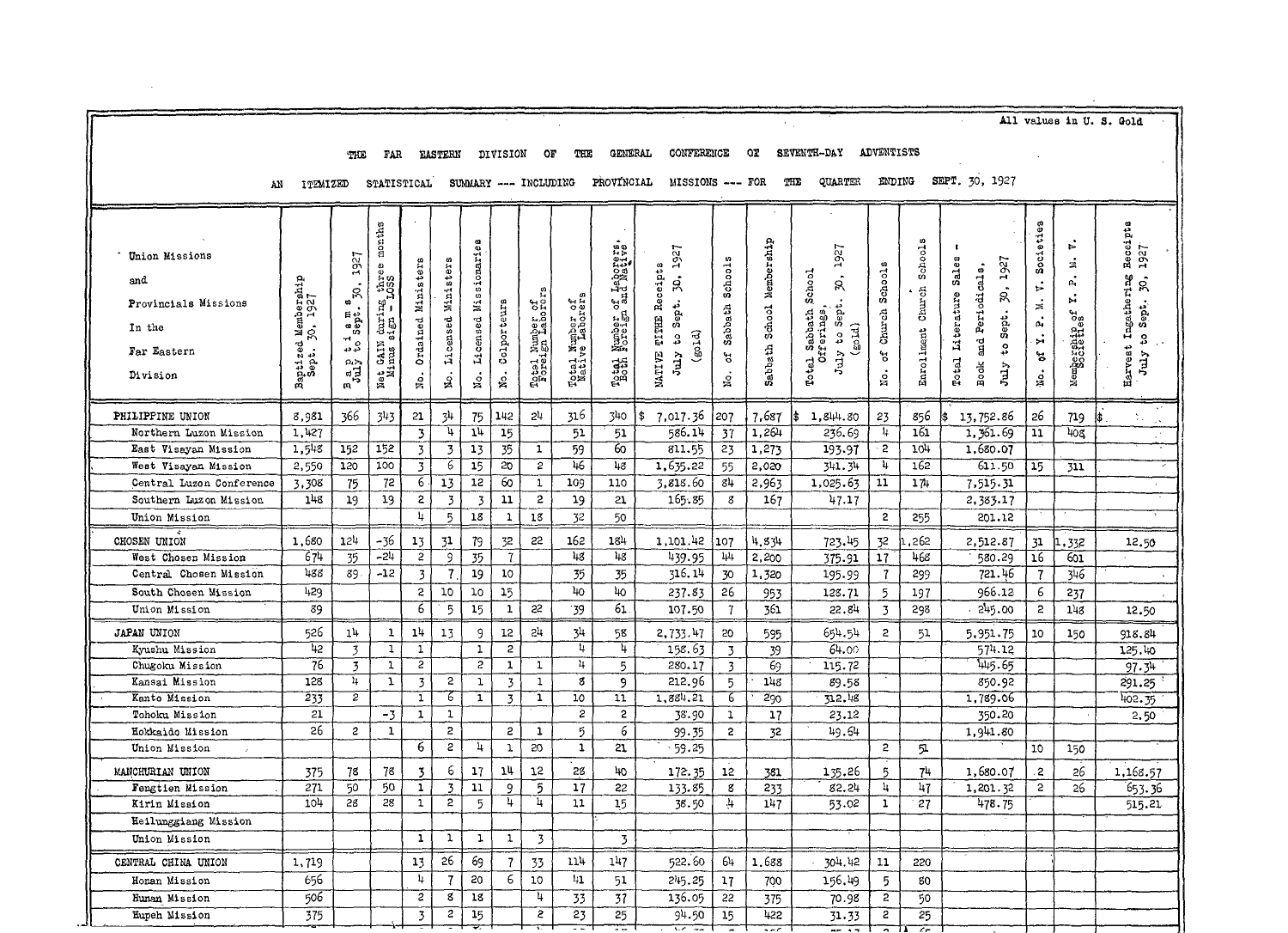| Union Mission               |                         |                 |                 | S              | 6                | 3               | $\mathbf{1}$            | 13             |                         | 13                      |                       |                 |                  |                      |                  |                 |                                         |                  |                 |                    |
|-----------------------------|-------------------------|-----------------|-----------------|----------------|------------------|-----------------|-------------------------|----------------|-------------------------|-------------------------|-----------------------|-----------------|------------------|----------------------|------------------|-----------------|-----------------------------------------|------------------|-----------------|--------------------|
| NORTH CHINA UNION           | 374                     | $12 -$          | 12              | 6              | 11               | 23              | 15 <sub>1</sub>         | 16             | 40                      | 56                      | 241.37                | 15              | 543              | 97.76                | 9                | 200             | 1,594.43                                | 6                | 119             |                    |
| Shantung Mission            | 185                     |                 |                 | $\mathbf 1$    | 6                | 10              | 6                       | 4              | 19                      | 23                      | 130.26                | 10              | 303              | 41.74                | 6                | 120             | 929.03                                  |                  |                 |                    |
| Chihli Mission              | 189                     | 12              | 12              | 4              | $\overline{3}$   | $\overline{1}$  | g                       | 4              | 21                      | 25                      | 105.41                | 5               | 240              | 56.04                | $\overline{3}$   | 80              | 665.40                                  | 6                | 119             |                    |
| Union Mission               |                         |                 |                 | ï              | $\overline{2}$   | 6               | 1                       | g              |                         | $\overline{g}$          | 5.70                  |                 |                  |                      |                  |                 |                                         |                  |                 |                    |
| SOUTH CHINA UNION           | 2,510                   | 61              | 41              | 17             | 65               | 91              | 23                      | 36             | 239                     | 275                     | 1,046.95              | 87              | 2,570            | 665.45               | 26               | 984             | 4.264.85                                | 11               | 380             | 14.75              |
| Cantonese Mission           | 437                     |                 |                 | 5              | $\frac{55}{25}$  | 25              | 6                       | 10             | 65                      | 75                      | 320.49                | 18              | 443              | 232.08               | $\boldsymbol{s}$ | 230             | 1,215.35                                | 8                | 230             | 14.75              |
| Hakka Mission               | 889                     |                 |                 | S              | 10               | 18              | $\mathbf{1}$            | $\frac{1}{2}$  | 31                      | 35                      | 186.82                | 25              | 630              | 137.22               | $\overline{3}$   | 97              | 244.60                                  |                  |                 |                    |
| Kwangsi Mission             | 173                     | 14              |                 | $\mathbf 1$    | $3^{\circ}$      | 15              | $\overline{1}$          | 6              | 34                      | $40^{\circ}$            | 63.80                 | 9               | 193              | 49.22                | $\mathbf{1}$     | 16              | 1.082.48                                |                  |                 |                    |
| North Fukien Mission        | 313                     | 10 <sup>1</sup> | 4               | $\mathbf{1}$   | 16               | 10              | $\mathbf{1}$            | $\frac{1}{2}$  | 40                      | 44                      | 171.35                | 1 <sup>1</sup>  | 486              | 50.25                | 4                | 222             | 446.14                                  | $\mathbf{1}$     | 60              |                    |
| South Fukien Mission        | 357                     | 37              | 37              | 4              | $\mathbf{h}$     | 8               | $\overline{2}$          | 4              | $\overline{36}$         | 40                      | 172.31                | 10 <sub>o</sub> | 443              | 92.61                | 5                | 360             | 574.88                                  | $\mathbf{1}$     | 60              |                    |
| Swatow Mission              | 341                     |                 |                 | 3              | 10 <sub>10</sub> | 11              | 4                       | Η.             | 31                      | 35                      | 131.68                | 11              | 375              | 104.07               | 4                | 59              | 700.90                                  | $\mathbf{1}$     | 30              |                    |
| Union Mission               |                         |                 |                 | ٦.             |                  | $\overline{u}$  | $\overline{2}$          | -14            | $\overline{2}$          | $\overline{6}$          |                       |                 |                  |                      |                  |                 |                                         |                  |                 |                    |
| WEST CHINA UNION*           | 229                     |                 |                 | $\mathbf{h}$   | 6                | 21              | $\overline{1}$          | 14             | 27                      | 41                      |                       | 20              | 375              |                      | $\boldsymbol{z}$ | 28              |                                         |                  |                 |                    |
| East Szechwan Mission       | 115                     |                 |                 | $\mathbf 1$    | $\mathbf{1}$     | 9               | 1                       | $\overline{c}$ | 12                      | 1 <sub>1</sub>          |                       | 9               | 220              |                      | $\mathbf{1}$     | 19              |                                         |                  |                 |                    |
| West Szechwan Mission       | 54                      |                 |                 | $\mathbf{1}$   | $\mathbf{I}$     | 4               | 1                       | $\overline{z}$ | $\overline{5}$          | $\overline{7}$          |                       | T               | 79               |                      | $\mathbf{1}$     | 9               |                                         |                  |                 |                    |
| Tibetan Mission             | 5                       |                 |                 |                | $\overline{2}$   | 5               |                         | Τ,             | T                       | 5.                      |                       | ī               | 6                |                      |                  |                 |                                         |                  |                 |                    |
| West Kweichow Mission       | 52                      |                 |                 | 1              |                  | 3               | S.                      |                | 7                       | 7                       |                       | 6               | 70               |                      |                  |                 |                                         |                  |                 |                    |
| Union Mission               | $\overline{\mathbf{3}}$ |                 |                 | T              | $\overline{z}$   | $\overline{3}$  | 3                       | 6              | ट                       | $\overline{\mathbf{g}}$ |                       |                 |                  |                      |                  |                 |                                         |                  |                 |                    |
| EAST CHINA UNION            | 1,811                   | 41              | 44              | 15             | 14               | 63              | -9                      | 21             | 89                      | 110                     | 1,440.93              | 78              | 2,728            | 555.73               | 17               | 576             | 1,685.26                                | 9                | 190             |                    |
| Anhwei Mission              | 471                     |                 | $\overline{z}$  | 7              | T                | 16              |                         | 4              | 28                      | 32                      | 250.64                | 14              | 381              | 42.52                | $\mathbf{g}$     | 81              |                                         | 5                | $\overline{81}$ |                    |
| Kiangsu Mission             | 971                     | 41              | 12              | 3              | ۊ                | 19              | 6                       | $\overline{2}$ | $\overline{33}$         | $\overline{35}$         | 1,091.17              | 28              | 1.481            | 478.40               | -5               | 340             | 1,662.67                                | $\overline{3}$   | 105             |                    |
| South Chekiang Mission      | 369                     |                 |                 | T              | 4                | 22              | $\overline{\mathbf{3}}$ | $\overline{5}$ | $\overline{26}$         | 31                      | 99.12                 | 36              | 866              | 34.81                | -4               | 155             | 22.59                                   | $\mathbf{1}$     | 4               |                    |
| Union Mission               |                         |                 |                 | $\overline{4}$ |                  | $\overline{6}$  |                         | 10             | $\overline{c}$          | 12                      |                       |                 |                  |                      |                  |                 |                                         |                  |                 |                    |
| DIVISION HEADQUARTERS       |                         |                 |                 | 10             | $\overline{3}$   | 50              | $\mathbf{1}$            | 54             | 116                     | 170                     |                       |                 |                  |                      | $\overline{3}$   | 99              |                                         |                  |                 |                    |
| MALAYSIAN UNION             | 2,391                   | 163             | 101             | 2 <sup>1</sup> | 35               | 94              | 80                      | 57             | 218                     | 275                     | 5,185.95              | 77              | 2,605            | 1,760.91             | 35               | 11,804          | 25,794.50                               | 7                | 146             | 864.97             |
| British North Borneo        | 181                     |                 |                 | T              | 3                | $\overline{5}$  |                         | $\overline{c}$ | ñ                       | 13                      | 136.71                | 9               | 151              | 66.01                | g.               | 246             | 34.91                                   |                  |                 |                    |
| Celebes                     | 455                     | 41              | $\overline{30}$ | 2              |                  | 14              | 6                       | 2              | 20                      | $22^{\circ}$            | 511.20                | 13              | 693              | 127.88               |                  |                 | 2,402.91                                |                  |                 |                    |
| Central Sumatra             | -86                     | 28              | 28              | T              |                  | T               |                         | $\overline{2}$ | $\overline{\mathbf{z}}$ | 9                       | 93.24                 | $\overline{7}$  | 296              | 38.69                | $\overline{c}$   | 143             | 5,331.52                                | $\overline{2}$   | 40              |                    |
| East Java                   | 337                     | 18              | 28              | Ŧ              | g                | $\overline{10}$ | 18                      | $\overline{g}$ | 46                      | 54                      | 1,142.71              | 6               | 286              | 273.46               | 4                | 363             | 7.680.40                                | $\overline{z}$   | π.              | 2.02               |
| Malay States                | 179                     |                 |                 | $\mathbf{1}$   | 5                | 5               | 12                      | 4              | $\overline{24}$         | 28                      | 209.49                | $\overline{5}$  | 205              | 78.75                | $\overline{3}$   | 111             | 2,297.60                                |                  |                 | 526.88             |
| North Sumatra               | 70                      | 10 <sup>1</sup> | 8               | $\overline{1}$ | $\overline{2}$   | $\overline{2}$  | $\overline{2}$          | $\overline{2}$ | $\overline{6}$          | ड                       | 185.79                | $\overline{6}$  | 83               | 59.69                |                  |                 | 981.15                                  | $\mathbf{1}$     | g               | 84.58              |
| Siam                        | 98                      | 3               | $\overline{3}$  | $\overline{z}$ | $\overline{3}$   | 7               | $\overline{1}$          | 4              | 50                      | $\frac{1}{2}$           | 197.13                | 4               | 128              | 102.34               | $\overline{c}$   | 80              | 2,267.16                                |                  |                 | 32.25              |
| Singapors                   | 233                     | T               | -53             | $\mathbf{1}$   | 4                | $\overline{5}$  |                         | $\overline{2}$ | 12                      | 14                      | 1,157.98              | $\overline{1}$  | 217              | 392.90               | 1                | 35              | 1,025.33                                | $\boldsymbol{z}$ | 58              |                    |
| South Sumatra               | 103                     |                 | - 3             | T              | ī                | π               | $\overline{c}$          | 2              | 可                       | $\overline{11}$         | 168.19                | 3               | 96               | 87.31                | $\overline{3}$   | 94              | 577.21                                  |                  |                 |                    |
| West Java                   | 649                     | 62              | 60              | 5              | $\overline{3}$   | 16              | 11                      | 4              | 32                      | $\overline{36}$         | 1,383.51              | 17              | 450              | 533.88               | 9                | 519             | 3,196.31                                |                  |                 | 219.24             |
| Union                       |                         |                 |                 | $\overline{8}$ | $\overline{5}$   | $\overline{25}$ | $\overline{22}$         | 25             | $\overline{31}$         | 56                      |                       |                 |                  |                      | $\overline{3}$   | 213             |                                         |                  |                 |                    |
| SUNGARI-MONGOLIAN MISSION   | 441                     | 4               | 1               | $\mathbf{c}$   | 8                | 22              | $\mathbf{1}$            | 4              | 50                      | 2 <sup>h</sup>          | 721.39                | 10              | 455              | 440.23               | $\mathbf{1}$     | 52              | 368.01                                  | 5                | 116             |                    |
|                             |                         | 863             | 585             | 142            | 252              | 613             | 344                     | 317            | 1,403                   | 1,720                   | \$20,183.79           | 697             | 24,461           | \$7,182.57           | 166              | 6,206           | 57,604.60 107 3,178                     |                  |                 | \$2,979.63         |
| DIVISION TOTALS, Sept. 1927 | 21,037                  |                 |                 |                |                  |                 | 365                     | 315            | 1,474                   | 1.789                   | 16,950.87             | 677             | 24,890           | 7,095.96             | 194              | 7.449           | 54, 644, 49 141                         |                  | 4,119           | 9,582.59           |
| 1926                        |                         |                 |                 |                |                  |                 |                         |                |                         |                         |                       |                 |                  |                      |                  |                 |                                         |                  |                 |                    |
| ۵Í                          | 18.528                  | 967             | 792<br>808      | 122            | 242              | 517             |                         |                |                         |                         |                       |                 |                  |                      |                  |                 |                                         |                  |                 | 2,959.40           |
| 1925                        | 16,315                  | 793             |                 | 132            | 216              | 492             | 316                     | 309            | 1,320                   | 1,629                   | 15,108.16             | 610             | 23,518           | 5.895.07             | 197              | 7,928           | 53,003.04 149 4,140                     |                  |                 |                    |
| 1924<br>1923                | 14,124<br>12,077        | 677<br>718      | 415             | 703 110<br>110 | 195<br>194       | 389             | $104$ 233<br>209        | 283<br>286     | 1,033<br>999            | 1,316<br>1,285          | 12,282.69<br>9,821.65 | 530<br>487      | 19,938<br>17,120 | 5,475.46<br>5,295.70 | 162<br>133       | 16.306<br>5.721 | 32, 157, 44 108<br>32, 612.87 71 2, 647 |                  | 3,884           | 6,193.15<br>346.56 |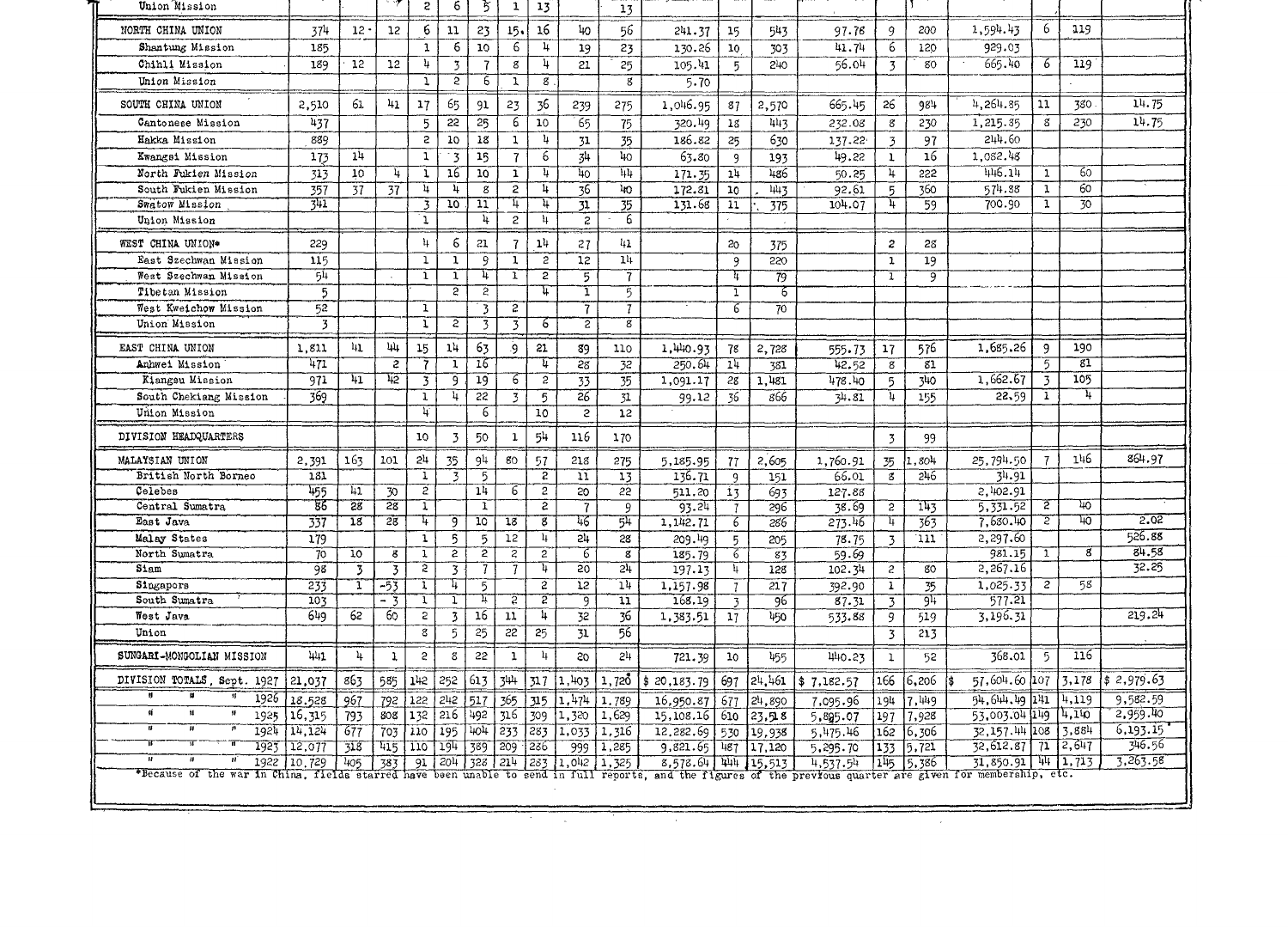# Quarterly Statistical Report-Far Eastern

# Statistical Report of the Far Eastern Division

|                   |                                   | 2                                                                                           |                  |         |           |                  | 6                     | 7           |                              |        | 9                     |                         | 10           |                                 |         | 11                                                  | 12                |                             | 13                                                 |
|-------------------|-----------------------------------|---------------------------------------------------------------------------------------------|------------------|---------|-----------|------------------|-----------------------|-------------|------------------------------|--------|-----------------------|-------------------------|--------------|---------------------------------|---------|-----------------------------------------------------|-------------------|-----------------------------|----------------------------------------------------|
|                   |                                   |                                                                                             |                  | Mission |           |                  |                       | During      | ORDAINED<br><b>MINISTERS</b> |        | LICENSED<br>MINISTERS |                         |              | LICENSED<br><b>MISSIONARIES</b> |         | <b>BIBLE</b><br>WOMEN<br>(not includ-<br>ing column | କୃ                |                             | <b>BOOK AND</b><br>PERIODICAL<br><b>CANVASSERS</b> |
|                   |                                   | NAME OF MISSION                                                                             |                  |         |           |                  |                       |             |                              |        |                       |                         |              |                                 |         | 10)                                                 |                   |                             |                                                    |
| Number of Mission |                                   |                                                                                             |                  | Numbe   | Numl      | Organized Church | Baptized<br>ship of ( | Baptized Du | Foreign                      | Native | Foreign               | Native                  | Foreign      | Native                          | Foreign | Nati ve                                             |                   | Foreign                     | Native                                             |
| $\mathbf{1}$      |                                   | Philippine Union                                                                            |                  | 6       | 190       | 139              | 8981                  | 366         | 8                            | 13     | 2                     | 32                      | 16           | 59                              |         | 19                                                  |                   |                             | 141                                                |
| 2                 | Chosen Union                      |                                                                                             |                  | 3       | 46        | 20               | 1680                  | 124         | 4                            | 9      | 4                     | 27                      | 14           | 65                              |         | 6                                                   |                   |                             | 32                                                 |
| з                 | Japan Union                       |                                                                                             |                  | 5       | 14        | 12               | 526                   | 14          | 5                            | 9      | 2                     | 11                      | 5            | 4                               |         |                                                     | 12                |                             | $\mathbf{H}$                                       |
| 4                 |                                   | Manchurian Union                                                                            |                  | 2       | 11        | 9                | 375                   | 78          | 3                            |        | 3                     | $\overline{\mathbf{3}}$ | 6            | $\mathbf{11}$                   | 1       | ı                                                   |                   |                             | 13                                                 |
| 5                 |                                   | Central China Union                                                                         |                  | 5       | 68        | 35               | 1719                  |             | 6                            | 7      | 10                    | 16                      | 17           | 52                              |         | 15                                                  |                   |                             | 6                                                  |
| 6                 |                                   | North China Union                                                                           |                  | 2       | 11        | 5                | 374                   | 12          | 3                            | 3      | 5                     | 6                       | 8            | 15                              |         | 3                                                   |                   |                             | 14                                                 |
| 7                 |                                   | South China Union                                                                           |                  | 8       | 95        | 40               | 2510                  | 61          | 10                           | 7      | 6                     | 59                      | 20           | 71                              |         | 19                                                  |                   |                             | 22                                                 |
| 8                 |                                   | West China Union                                                                            |                  | 4       | 10        | 4                | 229                   |             | 3                            | 1      | 4                     | $\boldsymbol{2}$        | 7            | 14                              |         | ì                                                   |                   |                             | 6                                                  |
| 9                 |                                   | East China Union                                                                            |                  | 6       | 67        | 37               | 1811                  | 41          | 7                            | 8      | T                     | 13                      | 13           | 50                              | 1       | 24                                                  |                   |                             | 8                                                  |
| 10                | Division Hdqrs.                   |                                                                                             |                  |         |           |                  |                       |             | 9                            | 1      | 3                     |                         | 42           | 8                               |         |                                                     |                   |                             |                                                    |
| 11                |                                   | Malaysian Union                                                                             |                  | 12      | 58        | 34               | 2391                  | 163         | 20                           | 4      | 6                     | 29                      | 29           | 65                              | 2       | 4                                                   |                   | 2                           | 78                                                 |
| 12                |                                   | Sungari-Mongolian Mission                                                                   |                  |         | 6         | 3                | 441                   | 4           | 2                            |        |                       | 8                       | 2            | 20                              | 1       | 1                                                   |                   |                             |                                                    |
| 13                |                                   | TOTALS, 2nd Quarter 1927                                                                    |                  |         | 54 576    | 338              | 21037                 | 863         | 80                           | 62     | 46                    | 206                     | 179          | 434                             | 5       | 94                                                  | 12                | 12                          | 332                                                |
| 14                |                                   | The totals given below for Third quarter of preceding years reveal the growth year by year. |                  |         |           |                  |                       |             |                              |        |                       |                         |              |                                 |         |                                                     |                   |                             |                                                    |
| 15<br>16          |                                   | Totals, Year 1926<br>Totals, Year 1925                                                      |                  |         |           |                  | 46 494 287 18528      | 967         | 78                           | 54     | 42                    | 205                     | 182          | 390                             | ∖ 8     | 92                                                  | 12                | 13                          | 352                                                |
| 17                |                                   | Totals, Year 1924                                                                           |                  | 49      | 351       | 261              | 16315                 | 793         | 80                           | 52     | 42                    | 174                     | 174          | 318                             |         | 73                                                  | 10                | 13                          | 303                                                |
| 18                |                                   | Totals, Year 1923                                                                           |                  | 43      | 385       | 210              | 14124                 | 677         | 73                           | 37     | 39                    | 156                     | 160          | 244                             | 7       | 72                                                  | 10                | 16                          | 217<br>3                                           |
|                   |                                   |                                                                                             |                  | 46      | 342       |                  | 235 12077             | 318         | 71                           | 39     | 43                    | 151                     | 162          | 227                             |         | 66<br>$\mathbf{1}$                                  | 9                 |                             | 206                                                |
|                   |                                   |                                                                                             |                  |         |           |                  |                       |             |                              |        |                       |                         |              |                                 |         |                                                     |                   |                             |                                                    |
|                   | 26                                | 27                                                                                          | 28               |         | 29        |                  | 30                    |             | 31                           |        | 32                    |                         | 33           | 34                              |         | 35                                                  | 36                | 37                          | 39                                                 |
|                   |                                   |                                                                                             | Sabbath<br>ing   |         |           |                  |                       |             |                              |        |                       |                         |              |                                 |         | Seating                                             | Church            |                             |                                                    |
|                   | $\frac{\text{Aten}}{\text{S.S.}}$ |                                                                                             |                  |         |           |                  |                       |             |                              |        |                       |                         |              | Valu                            |         |                                                     |                   |                             |                                                    |
|                   |                                   | రే                                                                                          | teenth<br>Offeri |         |           |                  |                       |             |                              |        |                       |                         |              | Estimated                       |         |                                                     |                   | Enrollment<br>Church School |                                                    |
|                   | verage<br>dance                   |                                                                                             |                  |         |           |                  |                       |             |                              |        |                       |                         |              |                                 |         |                                                     |                   |                             |                                                    |
| Number of Mission | ⋖                                 | ناژن                                                                                        | Thirt            |         |           |                  |                       |             | ဒီ                           |        |                       | ្ទុំដី<br>ក             |              |                                 |         | Approximate<br>Capaci                               | Number<br>Schools |                             | Intermediate Schools                               |
| 1                 | 6669                              | \$1444.08                                                                                   | \$400.72         |         | \$1844.80 |                  | \$1710.24             |             | \$12042.62                   |        | \$13752.86            |                         | 120          | \$39050.00                      |         | 14945                                               | 17                | 583                         | 5                                                  |
| 2                 | 3848                              | 638.85                                                                                      | 89.60            |         | 723.45    |                  | 1475.71               |             | 1032.33                      |        | 2512.87               |                         | 70           | 26956.00                        |         | 7625                                                | 31                | 1117                        |                                                    |
| 3                 | 445                               | 486.04                                                                                      | 168.50           |         | 654.54    |                  | 804.25                |             | 5147.50                      |        | 5951.75               |                         | 7            | 19500.00                        |         | 950                                                 | 1                 | 6                           |                                                    |
| 4                 | 328                               | 97.56                                                                                       | 37.70            |         | 135.26    |                  | 1498.50               |             | 348.77                       |        | 1680.07               |                         | 2            | 7250.0C                         |         | 400                                                 | 5                 | 74                          |                                                    |
| 5                 | 1471                              | 228.62                                                                                      | 75.79            |         | 304.42    |                  |                       |             |                              |        |                       |                         | 18           | 12262.00                        |         | 2150                                                | п                 | 135                         |                                                    |
| 6                 | 377                               | 78.23                                                                                       | 19.55            |         | 97.78     |                  | 1118.35               |             | 436.45                       |        | 1594.43               |                         | 2            | 11500.00                        |         | 800                                                 | 8                 | 165                         |                                                    |
| 7                 | 2140                              | 561.05                                                                                      | 104.40           |         | 665.45    |                  | 1434.54               |             | 1747.83                      |        | 4264.85               |                         | 18           | 15075.00                        |         | 3660                                                | 23                | 791                         | 3                                                  |
| 8                 | 416                               |                                                                                             |                  |         |           |                  |                       |             |                              |        |                       |                         | $\mathbf{I}$ | 3000.00                         |         |                                                     | 2                 | 28                          |                                                    |
|                   | 1868                              | 425.64                                                                                      | 130.09           |         | 555.73    |                  | 1127.30               |             | 557.98                       |        | 1685.26               |                         | q            | 51200.00                        |         | 2400                                                | 15                | 501                         |                                                    |
| 10                |                                   |                                                                                             |                  |         |           |                  |                       |             |                              |        |                       |                         |              |                                 |         |                                                     | 1                 | 21                          | $\mathbf{I}$                                       |
| 11                | 2389                              | 1269.02                                                                                     | 491.89           |         | 1760.91   |                  | 4160.55               |             | 20593.40                     |        | 25794.50              |                         | 9            | 49614.55                        |         | 2250                                                | 34                | 1741                        |                                                    |
| 12                | 413                               | 354.41                                                                                      | 85.82            |         | 440.23    |                  | 109.19                |             | 258.82                       |        | 368.01                |                         |              |                                 |         |                                                     | 1                 | 52                          |                                                    |
| 13                | 20364                             | 5583.50                                                                                     | 1604.06          |         | 7182.57   |                  | 13438.63              |             | 42165.70                     |        | 57604.60              |                         | 256          | 235407.55                       |         | 35180                                               | 149               | 5138                        | П                                                  |
| 14                | Totals,                           | Third quarter Year 1926, 1925, 1924, 1923 given below                                       |                  |         |           |                  |                       |             |                              |        |                       |                         |              |                                 |         |                                                     |                   |                             |                                                    |
| 15                | 20355                             | 5612.28                                                                                     | 1483.67          |         | 7095.96   |                  | 23308.27              |             | 24309.71                     |        | 54644.49              |                         | 237          |                                 |         | 184909.08 33040                                     | 182               | 6198                        | 10                                                 |
| 16                | 19317                             | 4672.13                                                                                     | 1222.94          |         | 5895.07   |                  | 17302.66              |             | 30471.68                     |        | 53003.04              |                         | 210          |                                 |         | 175283.50 27780                                     | 180               | 6282                        | 12                                                 |
| 17                | 16320                             | 4288.40                                                                                     | 1187.06          |         | 5475.46   |                  | 9032.72               |             | 17910.84                     |        | 32157.44              |                         | 163          |                                 |         | 107443.04 21920                                     | 148               | 4691                        | 9                                                  |
| 18                | 13732                             | 4217.81                                                                                     | 1077.89          |         | 5295.70   |                  | 8522.94               |             | 16559.64                     |        | 32612.87              |                         | 91           |                                 |         | 47840.00 12590                                      | 127               | 3783                        | 1                                                  |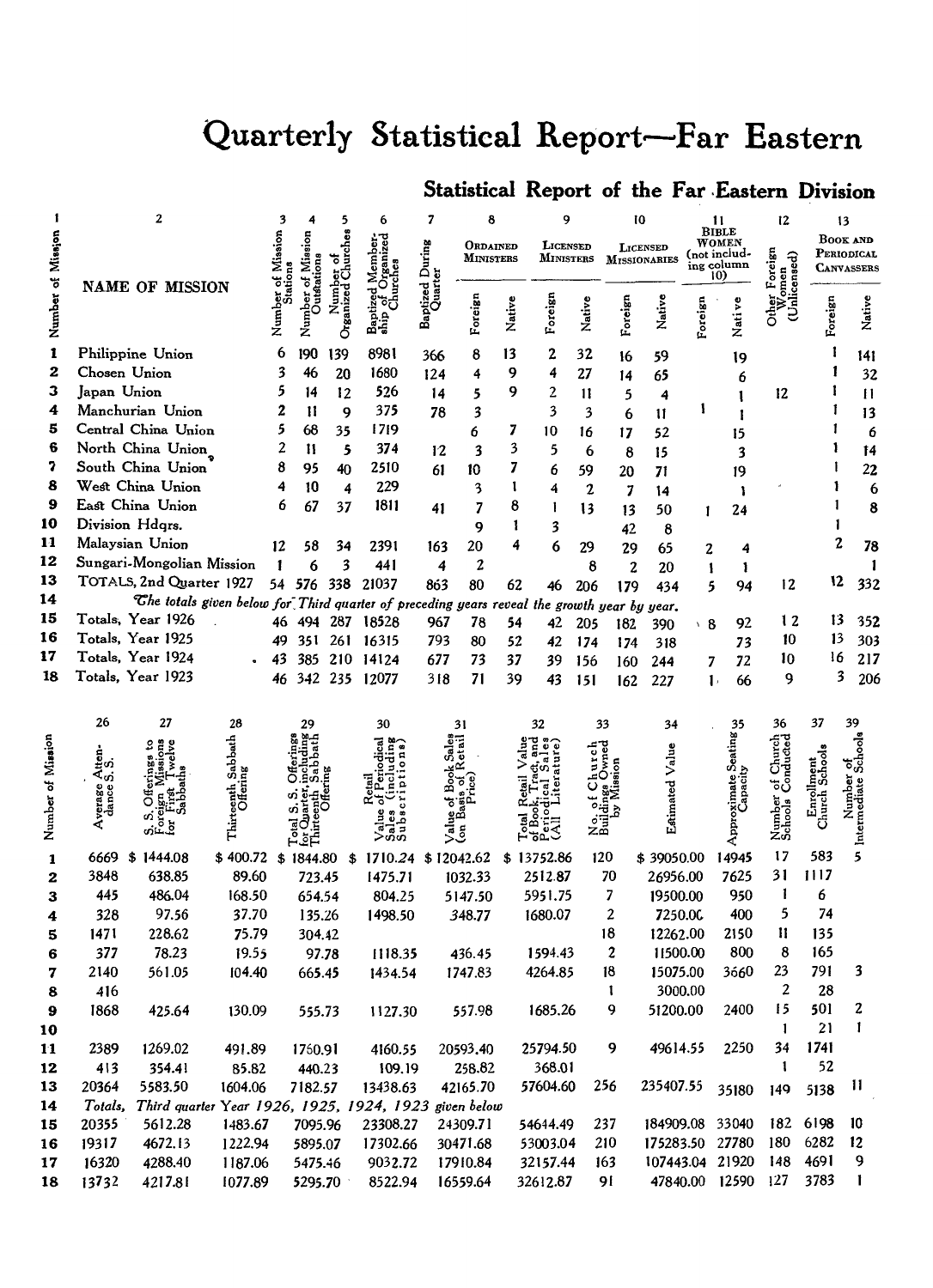# Division Mission of S. D. A.-Third Quarter 1927

# Mission for the Quarter Ending Sept. 30, 1927

# All Values in U.S. Gold

|                   | 14                                                     |                               | 15                                              |              | 16                                      |                     |                | 17                             |             |                                                    | 18                                     | 19                                      |                       | 20                                             | 21                               | 22                                                                                                            | 23                           | 24                            |
|-------------------|--------------------------------------------------------|-------------------------------|-------------------------------------------------|--------------|-----------------------------------------|---------------------|----------------|--------------------------------|-------------|----------------------------------------------------|----------------------------------------|-----------------------------------------|-----------------------|------------------------------------------------|----------------------------------|---------------------------------------------------------------------------------------------------------------|------------------------------|-------------------------------|
|                   | MEDICAL<br>WORKERS<br>(including<br>those<br>licensed) |                               | OTHER<br>WORKERS<br>(not else-<br>where listed) |              | <b>TOTAL</b><br>LABORERS<br>(net total) |                     |                | TITHE RECEIPTS<br>(U. S. GOLD) |             |                                                    | Capita                                 | and<br>and<br>as noted<br>$27.51$<br>vî |                       | Mission Work<br>ive of Harvest i<br>hering and | Receipts,<br>Ingathering<br>Work | ಕ್ಷ್<br>$\frac{1}{2}$<br>and 21                                                                               |                              |                               |
| Number of Mission | Foreign                                                | Native                        | Native                                          | Foreign      | Native                                  |                     | Foreign        | Native                         |             | Total tithe<br>Receipts<br>(Foreign<br>and Native) | Per<br>Tithe                           | olumna<br>epting<br>ပ                   |                       | Ingatherir<br>Sustentation<br>xclus<br>lome    | Total<br>Harvest                 | not<br>ă<br>S                                                                                                 | Number of<br>Sabbath-Schools | Membership<br>Sabbath-Schools |
| 1                 |                                                        |                               | 52                                              | 24           | 316                                     |                     | \$912.88       | \$2017.36                      |             | \$7930.24                                          |                                        | \$98.94                                 |                       | \$157.00                                       |                                  | 50.00                                                                                                         | 207                          | 7687                          |
| 2                 | $\overline{c}$                                         | 5                             | 22                                              | 22           | 162                                     |                     | 678.05         | 1101.42                        |             | 1779.47                                            |                                        | 518.77                                  |                       |                                                | \$12.50                          | 353.48                                                                                                        | 107                          | 4834                          |
| 3                 |                                                        |                               |                                                 | 24           | 34                                      |                     | 557.19         | 2733.47                        |             | 3290.66                                            |                                        |                                         |                       |                                                | 918.84                           |                                                                                                               | 20                           | 595                           |
| 4                 |                                                        |                               | 9                                               | 12           | 28                                      |                     | 246.60         | 172.35                         |             | 418.95                                             |                                        |                                         |                       | 11.53                                          | 1168.57                          | 7.63                                                                                                          | 12                           | 381                           |
| 5                 | 2                                                      |                               | 5                                               | 33           | 114                                     |                     | 647.73         | 522.60                         |             | 1170.33                                            |                                        | 46.58                                   |                       |                                                |                                  |                                                                                                               | 64                           | 1688                          |
| 6                 |                                                        |                               |                                                 | 16           | 40                                      |                     | 249.64         | 241.37                         |             | 491.01                                             |                                        |                                         |                       | 7.50                                           |                                  |                                                                                                               | 15                           | 543                           |
| 7                 | 5                                                      | 18                            | 52                                              | 36           | 239                                     |                     | 49.25          | 1046.95                        |             | 1096.20                                            |                                        | 92.89                                   |                       | 15.77                                          | 14.75                            |                                                                                                               | 87                           | 2570                          |
| 8                 | 1                                                      | -1                            | $\overline{c}$                                  | 14           | 27                                      |                     |                |                                |             |                                                    |                                        |                                         |                       |                                                |                                  |                                                                                                               | 20                           | 375                           |
| 9                 |                                                        |                               | 5                                               | 21           | 89                                      |                     | 3670.72        | 1440.93                        |             | 5111.65                                            |                                        | 166.42                                  |                       |                                                |                                  |                                                                                                               | 78                           | 2663                          |
| 10                | 8                                                      | 27                            | 80                                              | 54           | 116                                     |                     | 2444.17        |                                |             | 2444.17                                            |                                        |                                         |                       |                                                |                                  |                                                                                                               |                              |                               |
| 11                | $\overline{2}$                                         | 3                             | 40                                              | 57           | 218                                     |                     | 804.82         | 5185.95                        |             | 5990.77                                            |                                        | 524.64                                  |                       | 77.68                                          | 864.97                           | 1008.05                                                                                                       | 77                           | 2605                          |
| 12                |                                                        | 1                             |                                                 | 4            | 20                                      |                     | 284.36         | 721.39                         |             | 1006.25                                            |                                        | 114.22                                  |                       | 135.06                                         |                                  |                                                                                                               | 10                           | 455                           |
| 13                | 20                                                     | 55                            | 267                                             | 317          | $-1403$                                 |                     | 10545.91       | 20183.79                       |             | 30729.70                                           |                                        | 1562.46                                 |                       | 404.54                                         | 2979.63                          | 1419.17                                                                                                       | 697                          | 24461                         |
| 14<br>15          | 24                                                     | 72                            | 290                                             |              |                                         |                     | 8363.93        | 16950.87                       |             | 25314.80                                           |                                        | 4002.62                                 |                       | 306.10                                         | 9582.59                          | 728.86 677                                                                                                    |                              | 24890                         |
| 16                | 25                                                     | 44                            | 312                                             | 315<br>309   | 1474<br>1320                            |                     | 8614.93        | 15108.16                       |             | 23727.09                                           |                                        | 3941.59                                 |                       | 153.44                                         | 2959.40                          | 809.74 610                                                                                                    |                              | 23518                         |
| 17                | 16                                                     | 25                            | 207                                             | 283          | 1033                                    |                     | 6595.05        | 12282.69                       |             | 18877.74                                           |                                        | 1064.29                                 |                       | 414.17                                         | 6193.15                          | 980.28                                                                                                        |                              | 530 19938                     |
| 18                | 15                                                     | 37                            | 222                                             | 286          | 999                                     |                     | 5152.19        | 9821.65                        |             | 14973.84                                           |                                        | $463.03 -$                              |                       | 52.27                                          | 346.56                           |                                                                                                               |                              | 411.86 487 17120              |
|                   |                                                        |                               |                                                 |              |                                         |                     |                |                                |             |                                                    |                                        |                                         |                       |                                                |                                  |                                                                                                               |                              |                               |
| 38                | 40                                                     | 41                            | 42                                              | 43           |                                         | 44                  |                | 45                             | 46          | 47                                                 | 48                                     |                                         | 49                    | 50                                             | 51                               | 52                                                                                                            |                              | 53                            |
|                   |                                                        |                               |                                                 |              |                                         | NUMBER OF           |                | NUMBER OF<br><b>NATIVE</b>     |             |                                                    |                                        |                                         |                       |                                                |                                  |                                                                                                               |                              | $\mathbf{r}$                  |
|                   |                                                        |                               | rent of<br>Schools                              | Enrolment    |                                         | FOREIGN<br>TEACHERS |                | <b>TEACHERS</b>                |             |                                                    | Expense of<br>Aaintenance<br>f Schools |                                         | of Young<br>Societies |                                                | Ĵ¤<br><b>S</b><br>្រី<br>ខ្លុង   |                                                                                                               |                              | ciety                         |
|                   |                                                        |                               |                                                 |              |                                         |                     |                |                                | otal No. of |                                                    |                                        |                                         |                       |                                                | m                                |                                                                                                               |                              |                               |
| Number of Mission |                                                        |                               |                                                 |              |                                         |                     |                |                                |             |                                                    |                                        |                                         |                       |                                                |                                  |                                                                                                               |                              |                               |
|                   |                                                        |                               |                                                 |              |                                         |                     |                |                                |             |                                                    |                                        |                                         |                       |                                                |                                  |                                                                                                               |                              |                               |
|                   |                                                        | Number of<br>Training Schools |                                                 | $\rm Total$  | $M_{en}$                                | Women               | Men            | Women                          | ⊢⊢          | Ē<br>혈                                             | చేవిక                                  |                                         |                       | Membership                                     |                                  |                                                                                                               |                              |                               |
|                   | Enrollment of<br>Intermediate Schools                  |                               | Enrollme<br>Training                            |              |                                         |                     |                |                                |             | सुन्दे हैं<br>सुरुष ब                              |                                        |                                         | Number<br>People's    |                                                | Contribution<br>Foreign          | $\begin{array}{l} \text{Continians for}\\ \text{Home Mission}\\ \text{Home Mission}\\ \text{Wok} \end{array}$ |                              | င္ပ်ဳိး                       |
| 1                 | 28                                                     | 1                             | 245                                             | 856          | 4                                       | 8                   | 9              | 22                             | 43          | 1100.00<br>\$                                      | \$264.29                               |                                         | 26                    | 719                                            |                                  |                                                                                                               |                              |                               |
| 2                 |                                                        | 1                             | 145                                             | 1262         | 1                                       | 1                   | 48             | 6                              | 56          | 25604.45                                           | 3532.50                                |                                         | 31                    | 1332                                           |                                  |                                                                                                               |                              | 1.33                          |
| 3                 |                                                        | 1                             | 45                                              | 51           | 2                                       | 3                   | 2              |                                | 7           | 30000.00                                           | 3506.00                                |                                         | 10                    | 150                                            |                                  |                                                                                                               |                              |                               |
| 4                 |                                                        |                               |                                                 | 74           |                                         | 4                   | 2              |                                | 6           | 575.00                                             |                                        |                                         | 2                     | 26                                             | 60.50                            |                                                                                                               |                              | 3.33                          |
| 5<br>6            |                                                        | 1                             | 35                                              | 220          | 1<br>1                                  |                     | 12             | 1                              | 13<br>14    | 9300.00<br>11000.00                                |                                        |                                         |                       |                                                |                                  |                                                                                                               |                              |                               |
| 7                 | 193                                                    |                               |                                                 | 200<br>984   | 3                                       | 2<br>6              | 8<br>32        | 3<br>27                        | 67          | 31572.00                                           | 30680.00                               | 47.81                                   | 6<br>11               | 119<br>380                                     |                                  |                                                                                                               |                              |                               |
| 8                 |                                                        |                               |                                                 | 28           |                                         |                     | $\overline{2}$ | 1                              | 3           |                                                    |                                        |                                         |                       |                                                |                                  |                                                                                                               |                              |                               |
| 9                 | 75                                                     |                               |                                                 | 576          |                                         | 1                   | 25             | 9                              | 35          | 3800.00                                            |                                        |                                         | 9                     | 190                                            |                                  |                                                                                                               |                              |                               |
| 10                | 8                                                      | I                             | 66                                              | 99           | 6                                       | 9                   | 4              |                                | 19          |                                                    |                                        |                                         |                       |                                                |                                  |                                                                                                               |                              |                               |
| 11                |                                                        | 1                             | 63                                              | 1804         | 4                                       | 3                   | 34             | 29                             | 70          | 71156.78                                           | 5308.43                                |                                         | 7                     | 146                                            |                                  |                                                                                                               |                              | 4.00                          |
| 12                |                                                        |                               |                                                 | 52           | 2                                       | 2                   |                |                                |             |                                                    | 287.07                                 |                                         | 5                     | 116                                            | 4.14                             | 3.38                                                                                                          |                              |                               |
| 13                | 304                                                    | 6                             | 599                                             | 6206         | 24                                      | 39                  | 178            | 98                             | 333         | 184108.23                                          | 16014.10                               |                                         | 107                   | 3178                                           | 65.83                            | 3.38                                                                                                          |                              | 8.66                          |
| 14                |                                                        |                               |                                                 |              |                                         |                     |                |                                |             |                                                    |                                        |                                         |                       |                                                |                                  |                                                                                                               |                              |                               |
| 15                | 572                                                    | 5                             | 679                                             | 7449         | 31                                      | 37                  | 231            | 108                            | 407         | 255317.02                                          | 26199.70                               |                                         | 141                   | 4119                                           | 14.38                            | 20.06                                                                                                         |                              | 132.75                        |
| 16                | 763                                                    | 5                             | 883                                             | 7928         | 30                                      | 35                  | 276            | 79                             | 420         | 129905.54                                          | 26708.26                               |                                         | 149                   | 4140                                           | 43.20                            | 35.28                                                                                                         |                              | 115.43                        |
| 17<br>18          | 645<br>867                                             | 5<br>5                        | 970<br>1071                                     | 6306<br>5721 | 25<br>24                                | 34<br>31            | 231<br>213     | 61<br>65                       | 351<br>333  | 121940.12<br>104461.70                             | 16244.20<br>12168.58                   | 108                                     | 71                    | 3884<br>2647                                   | 21.35                            | 2.27<br>123.67                                                                                                |                              | 45.96<br>6.00                 |

 $\cdot$